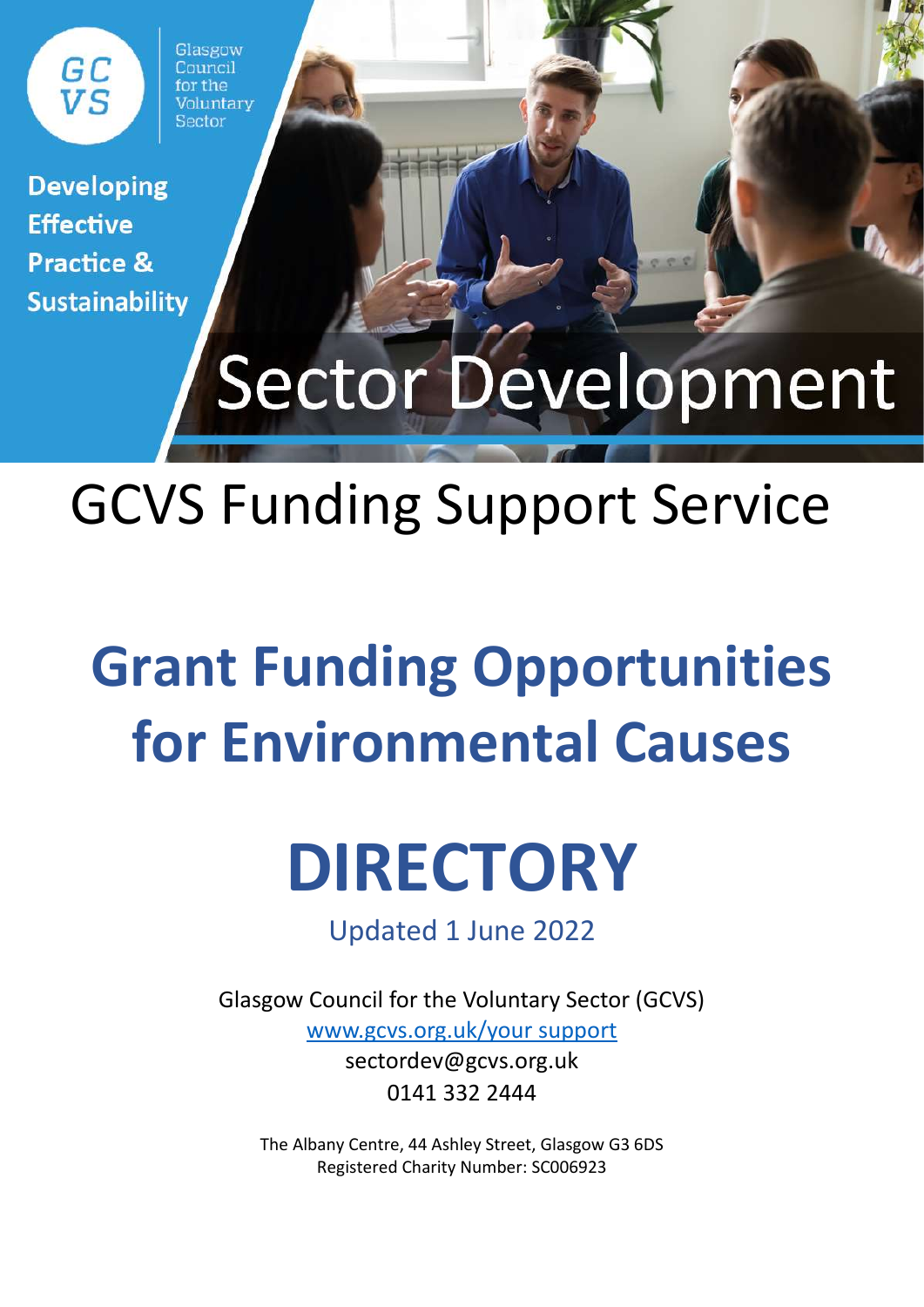

### **Contents**

| <b>Introduction</b>                                          | $\overline{2}$ |
|--------------------------------------------------------------|----------------|
| <b>GCVS Climate Friendly Practice Support Service</b>        | $\overline{2}$ |
| <b>GCVS Funding Support Service</b>                          | $\overline{2}$ |
| Sources of general fundraising guidance and advice           | 3              |
| <b>Sources of generic grant funding in Glasgow</b>           | 3              |
| Focussed grant funding for environmental projects and causes | 4              |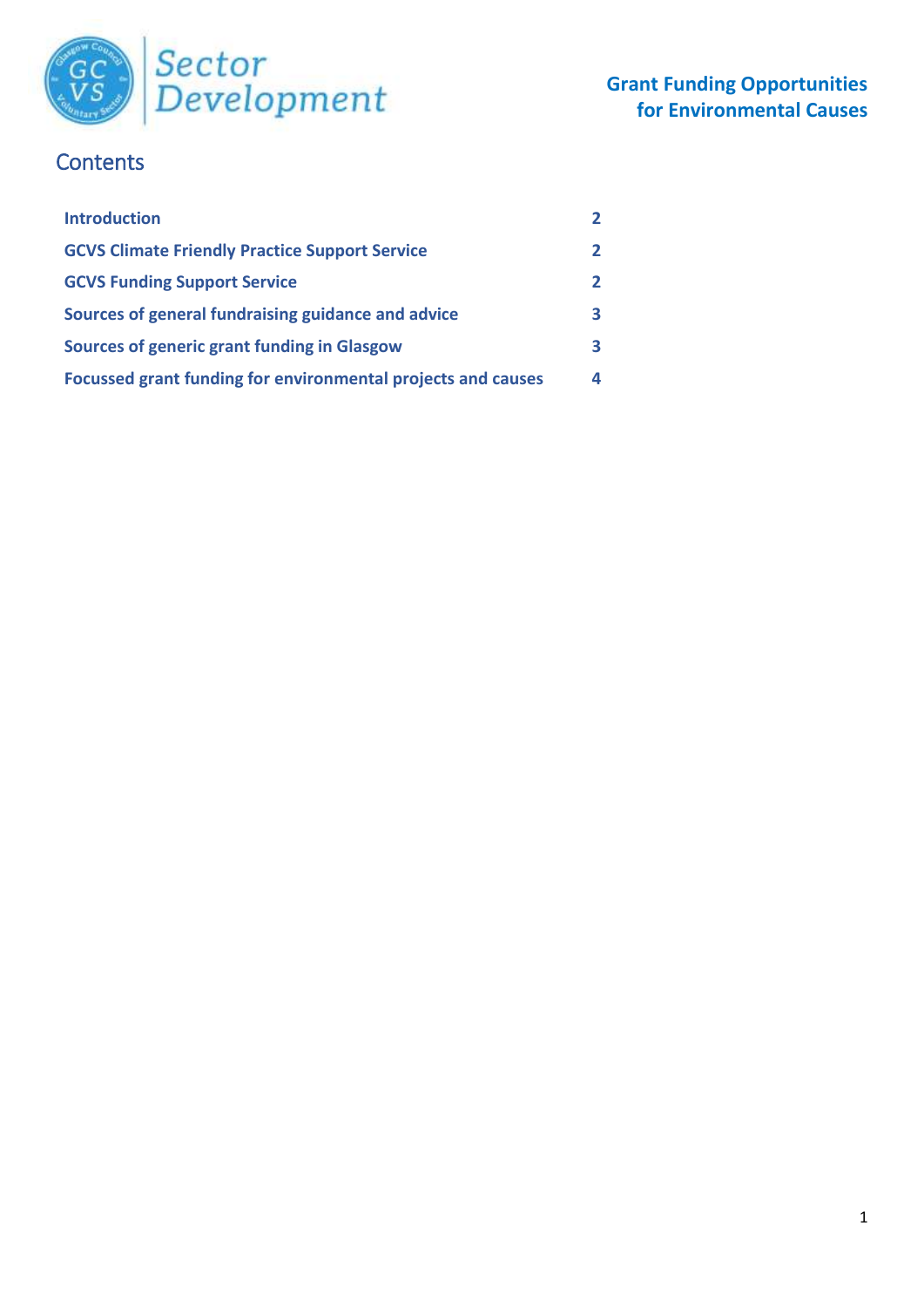

## **Introduction**

This directory lists potential grant funding opportunities available to voluntary organisations in Glasgow for climate-related or environmental activities. While we have included all the funding opportunities we're aware of, this is not intended to be a comprehensive directory. If you know of any other potential sources of funding for similar projects in Glasgow, please let us know so we can include them here!

June Burgess, GCVS Funding Officer [june.burgess@gcvs.org.uk](mailto:june.burgess@gcvs.org.uk) Robert Ball, GCVS Climate Change Coordinator [Robert.ball@gcvs.org.uk](mailto:Robert.ball@gcvs.org.uk) Gazelle Buchholtz, GCVS Climate Change Coordinator [gazelle.buchholtz@gcvs.org.uk](mailto:gazelle.buchholtz@gcvs.org.uk)

## **GCVS Climate Friendly Practice Support Service**

Our climate change coordinators can help your organisation to take climate friendly action. We support anyone working in the sector to plan their decarbonization efforts, other environmentally helpful activity, and adaptation strategies. We can help guide you towards a strategy for your group, especially if you are just starting towards carbon neutrality or beginning to set up a climate policy.

Through our mailing list, we also highlight relevant workshops, events, and other opportunities in and around Glasgow. We support the great climate work already going on and work to encourage and empower new initiatives.

Sign up **[here](https://gcvs.us2.list-manage.com/subscribe?u=239c05d4a3f8291346f83f0db&id=f59d87f8e5)** and select 'Climate Friendly Practice' to learn more.

## **GCVS Funding Support Service**

GCVS provides a range of fundraising resources, training sessions, and a one-to-one advice service completely free of charge for voluntary groups, charities, or community organisations in Glasgow. You can find more information from our website: [https://www.gcvs.org.uk/support-for-organisations/funding-and](https://www.gcvs.org.uk/support-for-organisations/funding-and-fundraising/)[fundraising/](https://www.gcvs.org.uk/support-for-organisations/funding-and-fundraising/)

There is huge competition for grant funding. On average, only one in five applications is successful. Therefore, in order to secure sufficient funding, you might need to apply to several different funders at the same time. Preparation is key. Research the funding priorities of potential funders, check their eligibility criteria and read their guidelines carefully.

However, grant funding is only one way of finding income for your work. **Your fundraising plan should include a range of methods so you're not too dependent on one type.** If you'd like more information, please get in touch – we're happy to help.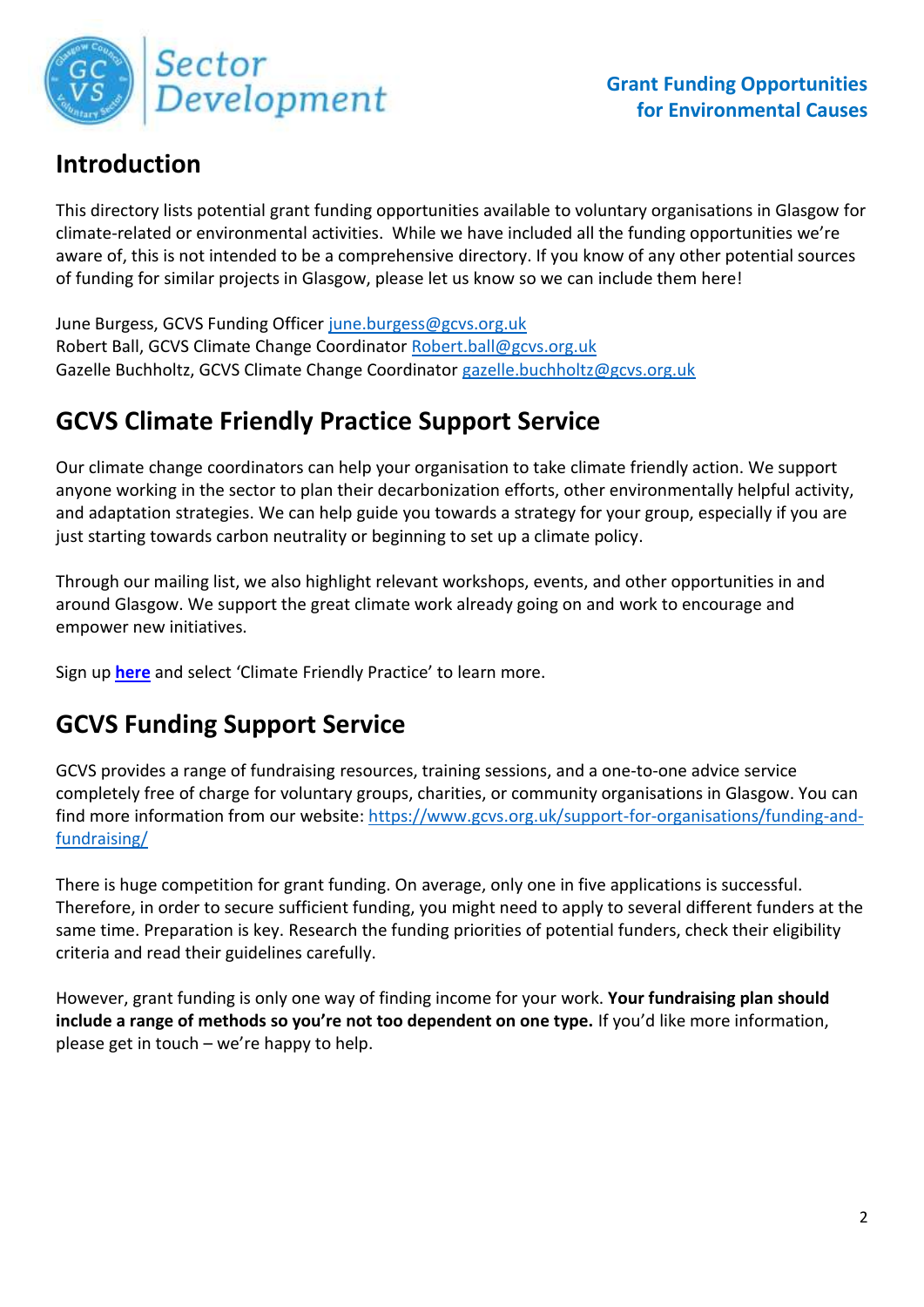

### **Sources of general fundraising guidance and advice**

#### **Chartered Institute of Fundraising:**

- CIOF has produced a toolkit to encourage fundraisers to minimise the sector's collective environmental impact.<https://ciof.org.uk/events-and-training/resources/environmental-change>
- Fundraising Essentials:<https://ciof.org.uk/events-and-training/resources/fundraising-essentials>
- Trustees and Fundraising a Practical Handbook. [Link](https://ciof.org.uk/IoF/media/IOF/Policy/1trustees-and-fundraising-a-practical-guide-online-(2).pdf?ext=.pdf)
- **Code of Fundraising Practice:** Practical advice on all fundraising methods <https://www.fundraisingregulator.org.uk/>
- **Environmental Funders Network**. A UK-based network of grant makers for environmental and conservation issues with a library of helpful resources.<https://www.greenfunders.org/scotland/>
- **Funder Commitment on Climate Change.** A list of UK charitable foundations which have committed to address the causes of climate change and support measures to reduce its effects. <https://fundercommitmentclimatechange.org/>
- **GCVS free weekly newsletters.** Subscribe for funding updates in our free newsletter <https://www.gcvs.org.uk/newsletters/>
- **Scottish Charity Regulator (OSCR):** Fundraising guidance for Charity Trustees <https://www.oscr.org.uk/guidance-and-forms/fundraising-guidance-for-charity-trustees/>
- **Scottish Community Climate Network**. Provides guidance on sources of funding for climate projects. <https://www.scottishcommunitiescan.org.uk/resources-funding>

## **Sources of generic grant funding in Glasgow**

There are many thousands of charitable trusts, foundations, agencies and grant-makers in Scotland. Many grant-makers support environmental projects and causes as part of their standard, core funding priorities. **To search for funding opportunities, sign up for a free account with SCVO's Funding Scotland service, <https://funding.scot/>**

Some of the main grant-makers that might support environmental projects in Glasgow are listed below:

- **Bank of Scotland Foundation**.<https://bankofscotlandfoundation.org/>
- **Corra Foundation**.<https://www.corra.scot/grants/>
- **Esmée Fairbairn Foundation: Improving our Natural World**. <https://esmeefairbairn.org.uk/applications/>
- **Foundation Scotland**[. https://www.foundationscotland.org.uk/](https://www.foundationscotland.org.uk/)
- **Garfield Weston Foundation.** [https://garfieldweston.org](https://garfieldweston.org/)
- **Glasgow City Council**: Area Partnership Grants. [https://www.glasgow.gov.uk/Community Planning](https://www.glasgow.gov.uk/index.aspx?articleid=18748)  [Partnerships/Partnership Budgets](https://www.glasgow.gov.uk/index.aspx?articleid=18748)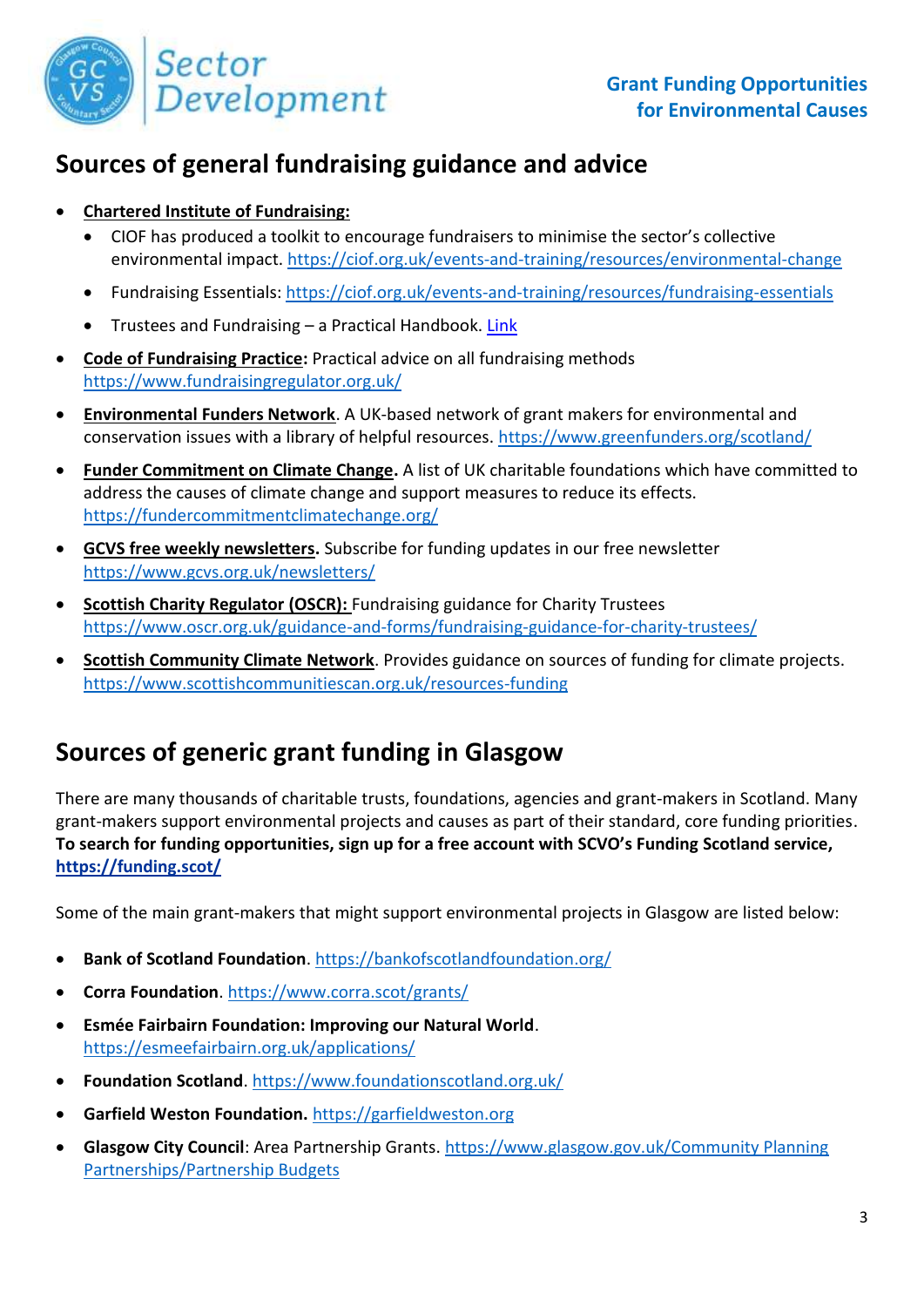

- **Hugh Fraser Foundation**.<https://www.turcanconnell.com/the-hugh-fraser-foundation/>
- **The Merchants House of Glasgow**.<https://www.merchantshouse.org.uk/application-guidance>
- **National Lottery Communities Fund Scotland**. <https://www.tnlcommunityfund.org.uk/funding/programmes?location=scotland> **National Lottery Communities Fund Climate Action Hub.** Climate action hub | The National Lottery [Community Fund \(tnlcommunityfund.org.uk\)](https://www.tnlcommunityfund.org.uk/key-initiatives/climate-action-hub)
- **National Lottery Heritage Fund**[. https://www.heritagefund.org.uk/in-your-area/scotland](https://www.heritagefund.org.uk/in-your-area/scotland)
- **The Robertson Trust**.<https://www.therobertsontrust.org.uk/funding/our-funds/>
- **Souter Charitable Trust**.<https://www.soutercharitabletrust.org.uk/>

## **Focussed grant funding for environmental projects and causes**

#### Deadlines coming up soon

#### **Energy Saving Trust: Energy Industry Voluntary Redress Scheme**

Grants up to £50,000 over two years are available to charities registered with the Ofgem's Energy Redress Scheme. Funding is available through their Main Fund and Small Projects Fund to support energy consumers in vulnerable situations. Next deadline is 6 June.<https://www.energyredress.org.uk/>

#### **FCC Communities Foundation: Scottish Action Fund**

Grants up to £40,000 are available to not-for-profit organisations for projects eligible under the Scottish Landfill Communities Fund, including environmental, recycling and biodiversity activities. Funds are oversubscribed, so check the guidelines carefully. 2022 application deadlines are 8 June and 7 December. [fcccommunitiesfoundation.org.uk](https://fcccommunitiesfoundation.org.uk/funds/fcc-scottish-action-fund?msclkid=857c4c46a9d711ecbf5b7a962b21d048)

#### **UK Government: Community Ownership Fund**

Match funding will be available to help voluntary and community groups to buy or manage local assets or community-owned businesses that are at risk of being lost. Applicants must prove the value of the asset for local people and have a viable long-term sustainability plan. Revised guidelines are due from 10 June. Information webinars will be held on 8 June and 16 June - book your place [here. M](https://forms.office.com/pages/responsepage.aspx?id=EGg0v32c3kOociSi7zmVqLXwFDTckQdPuyZtS-lNwH5UMFRUNTlMWEcyQzBNNUxRNkpSMVZONElOOC4u)ore information from [Community Ownership Fund: prospectus -](https://www.gov.uk/government/publications/community-ownership-fund-prospectus?msclkid=c00b2e7ecf7511ec80927917c1640978#full-publication-update-history) GOV.UK (www.gov.uk)

#### **Glasgow Centre for Population Health & University of Glasgow: Small grants scheme**

Grants up to £2,000 are available for community groups and voluntary organisations in Glasgow to hold creative, community led sustainability projects over the summer. Apply by 13 June[. Coming soon -](https://www.gcph.co.uk/latest/news/1033_new_round_of_the_small_grants_scheme_for_creative_community_led_sustainabilty_projects) new [round of the small grants scheme for creative, community led sustainabilty projects | Glasgow Centre for](https://www.gcph.co.uk/latest/news/1033_new_round_of_the_small_grants_scheme_for_creative_community_led_sustainabilty_projects)  [Population Health \(gcph.co.uk\)](https://www.gcph.co.uk/latest/news/1033_new_round_of_the_small_grants_scheme_for_creative_community_led_sustainabilty_projects)

#### **Scottish Government: Investing in Communities Fund (ICF)**

Grants up to £350,000 over three years are available for registered charities, SCIOs and Community Councils for community-focused activity that will support recovery from the pandemic. Priority will be given to fragile or disadvantaged communities where support is needed most for projects that meet all four of the following areas (1) tackling poverty and inequality, including child poverty, (2) developing and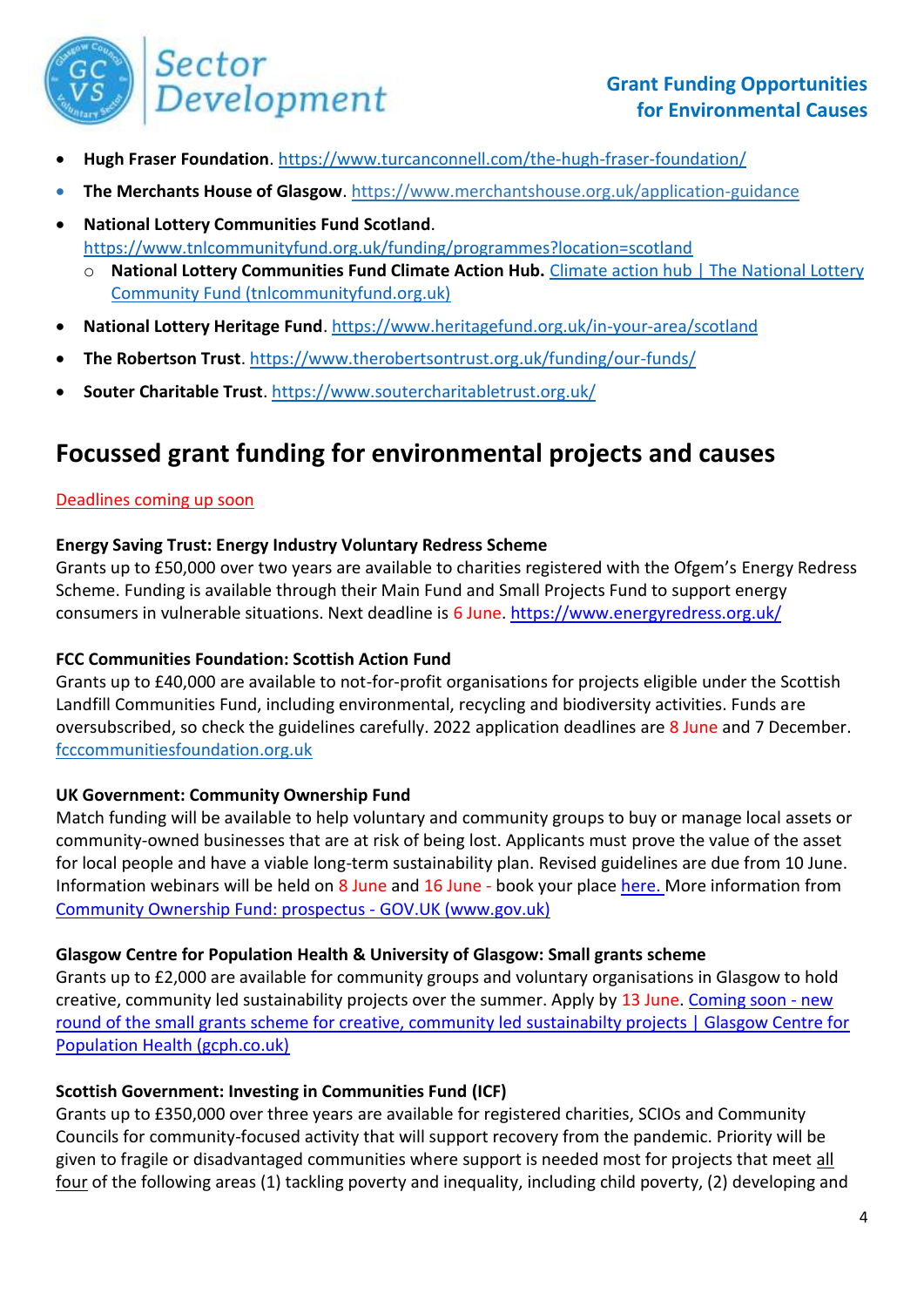

sustaining place-based approaches, (3) community-led regeneration and (4) ensuring a just transition to net zero. Apply before 28 June 2022. [https://www.gov.scot/policies/community](https://www.gov.scot/policies/community-empowerment/empowering-communities-fund/#ICF)[empowerment/empowering-communities-fund/#ICF](https://www.gov.scot/policies/community-empowerment/empowering-communities-fund/#ICF)

#### **The Climate Coalition: Great Big Green Week Community Fund**

Small grants up to £500 and medium grants up to £5,000 are available for community groups and voluntary organisations to engage their local community in events, activities and festivals between 24 September and 2 October to celebrate action and progress being made on climate change. Apply by 30 June. <https://greatbiggreenweek.com/funding/>

#### **Historic Environment Scotland: Heritage & Place Programme**

Grants up to £1.5M are available for local authorities, national park authorities and experienced not-forprofit organisations to develop vibrant and sustainable places through community-based regeneration of the historic environment. Submit your expression of interest by 31 July 2022. <https://www.historicenvironment.scot/grants-and-funding/our-grants/heritage-place-programme/>

#### Other funds

#### **Aviva Community Fund**

Up to £50,000 match funding is available for registered charities or social enterprises for community climate action projects. This programme has various deadlines throughout the year. [https://www.avivacommunityfund.co.uk](https://www.avivacommunityfund.co.uk/)

#### **Cycling Scotland: Pedal for Scotland**

Grants up to £10,000 are available for community organisations to organise beginner-friendly, local cycling events. Check next deadlines dates. [https://www.cycling.scot/pedal-for-scotland/grant funding](https://www.cycling.scot/pedal-for-scotland/grant-funding)

#### **DPD Eco Fund**

Grants up to £2,000 are available to community groups, educational facilities and start-up companies for local projects that benefit the environment. Apply any time. <https://green.dpd.co.uk/>

#### **Environmental Funders Network: Rapid response Fund**

Grants up to £25,000 are available to help environmental organisations to respond quickly to crises or opportunities. Apply any time[. https://www.greenfunders.org/efn-rapid-response-fund/](https://www.greenfunders.org/efn-rapid-response-fund/)

#### **Faith in Community Scotland: Greener Spaces, Fairer Places**

Grants up to £500 are available for all local faith groups or related organisations working primarily in a small, specific geographic community to tackle poverty and climate change. Top up grants are available for mentoring support. Apply any time. <https://www.faithincommunity.scot/gsfp>

#### **Glasgow City Council: Private Lane Improvement Fund**

Grants up to £20,000 are available for constituted groups of local residents to address a range of environmental issues on their shared property. The fund will support communal food growing spaces and measures that promote biodiversity. Funding can be used to buy equipment, cover the cost of repairs and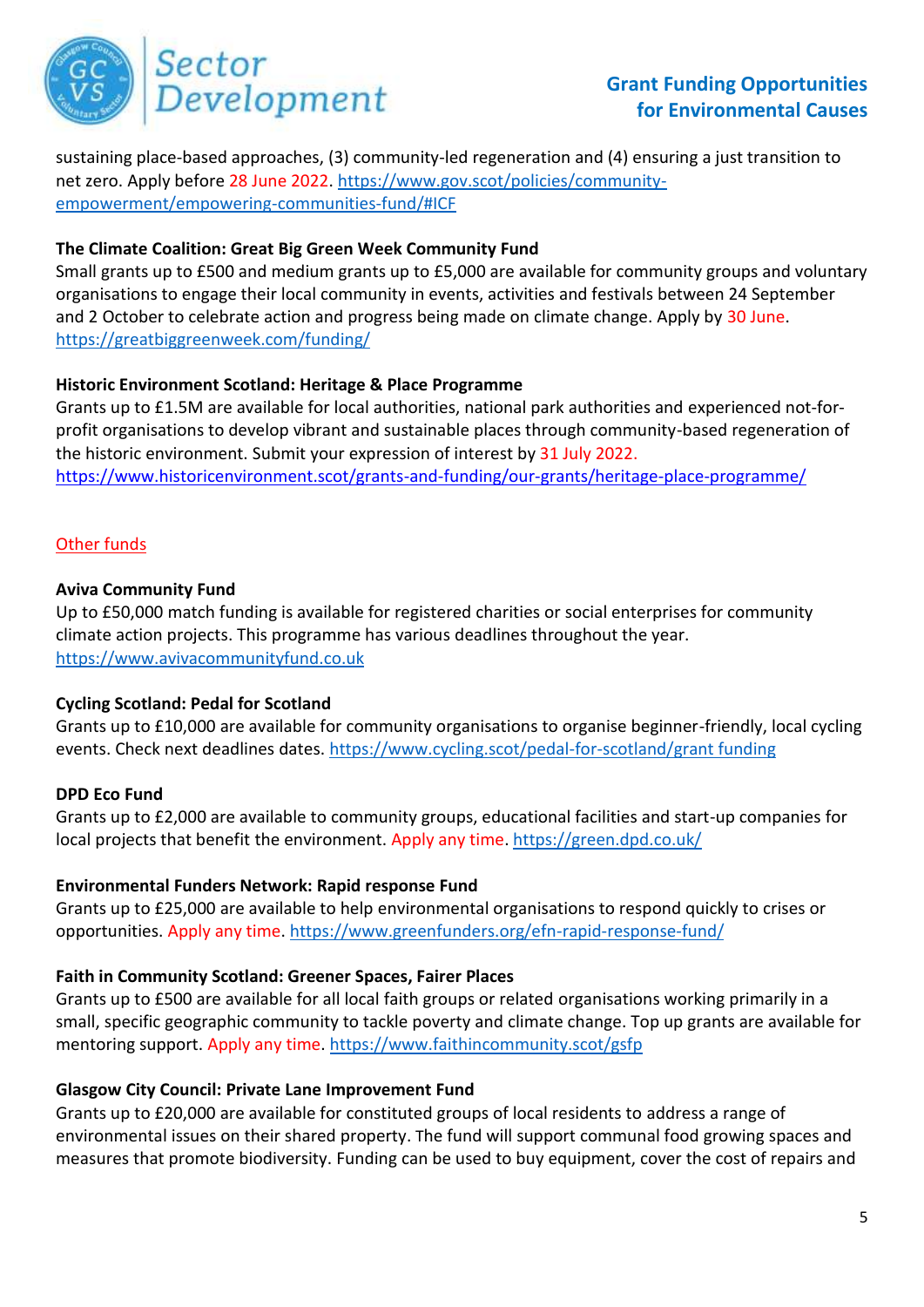

other maintenance or develop space for communal use. Check website for updates. <https://www.glasgow.gov.uk/index.aspx?articleid=26610>

#### **Greenshoots Foundation Trust**

Small grants are available to non-profit organisations for projects that will deliver carbon reductions and economic benefits to minimise environmental impact. Examples include local community energy schemes or more energy efficient buildings. Apply online any time[. https://www.greenshootsfund.com/](https://www.greenshootsfund.com/)

#### **Joseph Rowntree Sustainable Futures Fund**.

The overall focus is on developing and promoting sustainable, low-carbon alternatives to the current consumerist and growth-based paradigm. Register before 28 October 2022. <https://www.jrct.org.uk/sustainable-future>

#### **Paths for All – Smarter Choices Smarter Places Open Fund**

Grants up to £50,000 are available as match funding to public, third and community sector organisations. Eligible projects will support the fund's priorities to cut Scotland's carbon emissions, improve air quality, help reverse the trend towards sedentary lifestyles and tackle health inequalities. Apply any time. <https://www.pathsforall.org.uk/active-travel/smarter-choices-smarter-places-1/open-fund>

#### **People's Postcode Trust: Magic Little Grants**

Grants up to £500 are available to small charities, community groups and school groups for a wide variety of projects. The application process is straightforward and you'll know the decision in six weeks. Apply before end October.<https://www.postcodetrust.org.uk/partnership-grants/localgiving/>

#### **Scottish Government: Community and Renewable Energy Scheme (CARES)**

Delivered by Local Energy Scotland. Regional development officers provide advice and support. Various financial support options are available, including:

- **enablement grants** up to £25,000 to get your project started, for example to help with feasibility studies, community consultations, legal fees and other preparatory costs
- **development funding** (grants and/or loans) to help get your projects designed and consented, as well as helping to procure (appoint) contractors so it's ready to build
- **capital funding** (grants and/or loans) supports with the costs of materials, construction and professional fees to build your local energy projects

For more information about funding, visit the Local Energy Scotland website. Apply any time. <https://localenergy.scot/funding/cares-funding-available-now/>

#### **Scottish Landfill Communities Fund (The Land Trust)**

Grant funding is available to constituted voluntary organisations and charities for environmental projects that take place within ten miles of a landfill site or transfer station. Funding is distributed by Authorised Bodies through a two-stage process. Apply any time. For Glasgow information, visit <http://www.landtrust.org.uk/questions.htm>

#### **Social Investment Scotland: Social Enterprise Net Zero Transition Fund**

Small grants up to £20,000 and loans up to £1.5M are available to help social enterprises and third sector organisations to make the transition to carbon net zero. The grants are only available to support circular